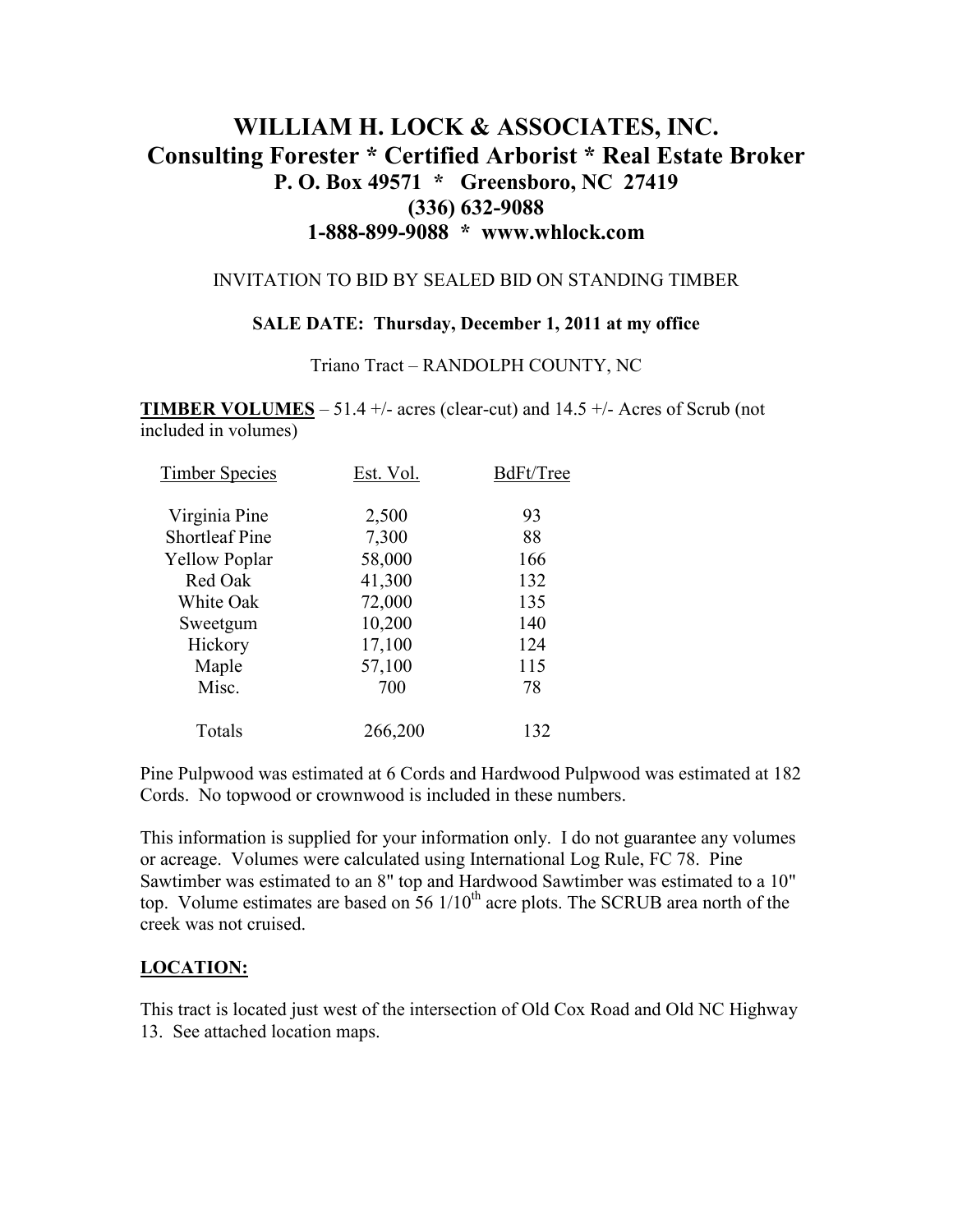Page Two Triano - Timber Sale Sale Date: Thursday – December 1, 2011

## **BIDS:**

The Triano Tract is being sold on a lump sum sealed bid basis. Bids will be accepted by **regular mail** if received by 5:00 pm on Wednesday, November 30, 2011 **OR** bids will be accepted by **email (whlock@whlock.com), telephone (336-632-9088), fax (336-632- 9088), or in-person** at my office until 11:00 am on Thursday, December 1, 2011. At 11:00 am on Thursday, December 1, 2011 all bids received will be recorded. The successful bidder will be notified within 24 hours of the bid openings. A 10% deposit may be requested to be delivered to William H. Lock & Associates, Inc. within 72 hours of the bid opening. The balance of the sales price is to be delivered at the sale closing which should occur on or before December 31, 2011. The seller reserves the right to refuse or accept any and all bids. Seller will consider all bids. The seller will be responsible for the timber deed preparation and forestry consultant fees. The buyer will be responsible for all other closing costs. A \$1,000 performance deposit will be payable at closing and held in a non-interest bearing trust account until satisfactory completion of logging. The performance deposit does not limit the buyer's liability.

## **PLACE OF SALE:**

The timber sale will be held at the office of William H. Lock & Associates, Inc. in Greensboro, NC. The office address is 375 S. Swing Road, Greensboro, NC 27409. Telephone and Fax: 336-632-9088; Email: whlock@whlock.com

## **CONDITIONS OF SALE**:

1. The Buyer shall have 24 months from the date of the timber deed to cut and remove all merchantable timber within the "Sale Areas". Creek Buffers have been marked with blue paint. NO blue painted trees are to be harvested. Within the buffers, hardwood trees greater than or equal to 16" at dbh and all pine of any size may be harvested given that all stream buffer rules and regulations are met. Buyer agrees to abide by all necessary regulations pertaining to the local watershed and all other applicable rules and regulations pertaining to timber harvesting. "OUT" areas are flagged orange. NO orange flagged trees are to be cut and NO trees within the "OUT" area are to be cut.

2. The Buyer shall access the tract from Old NC Highway 13. All access routes will need to be installed and/or maintained according to all North Carolina Best Management Practices, Forest Practice Guidelines, and any applicable river basin rules. All roadways must remain open and passable by ordinary traffic at all times. The roadways must be left in similar condition at the completion of the harvesting operation as they were at the beginning of the harvesting operation. Call W.H. Lock if questions concerning access routes.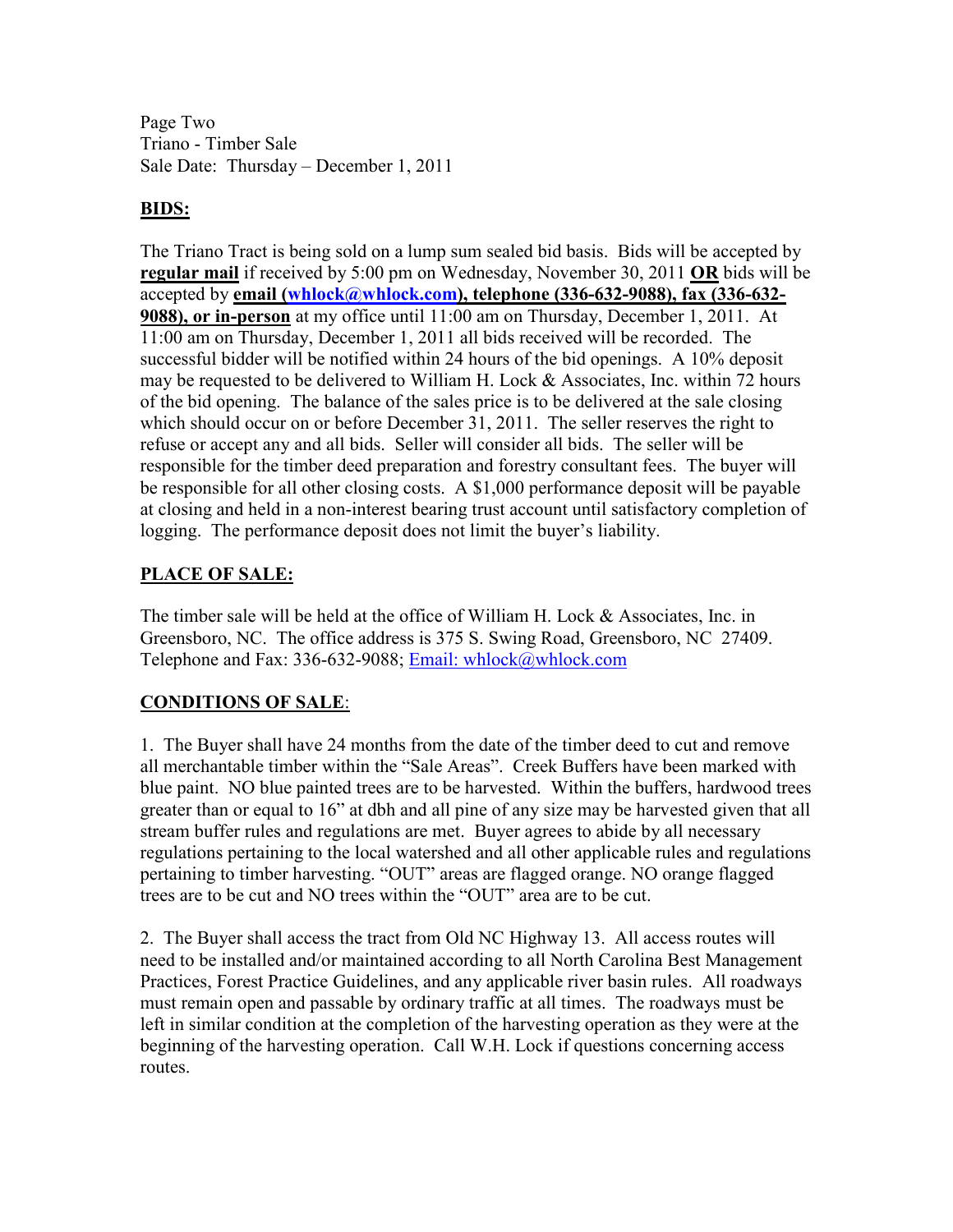Page Three Triano - Timber Sale Sale Date: Thursday – December 1, 2011

3. The Buyer is responsible for maintaining a clean site. No equipment parts, trash, tires or other debris shall be left on the property. It shall be the Buyer's responsibility to clean up any hazardous material or chemical waste spills including but not limited to Diesel Fuel, Hydraulic Fluid, Machine Oil, and/or Gasoline upon the subject property. Responsibility will include any required remediation including but not limited to the removal of contaminated soils.

4. Harvesting operations must not interfere with any farming operations and farming operations must not interfere with any harvesting operations. Decking, loading or hauling will not be permitted in any existing open fields or pastures immediately adjacent to the timber unless approved by William H. Lock & Associates, Inc. If approved, open areas must be free of logging debris, smoothed when completed, and re-seeded if necessary. All loading decks and truck parking areas must be reseeded when the harvesting operation is completed.

5. The Buyer is responsible for following all Federal, State, and local regulations regarding timber harvesting activities. If required, Buyer is responsible for obtaining any necessary permits or licenses required for timber harvesting. All logging operations must conform to North Carolina Best Management Practices, Forest Practices Guidelines, local watershed rules, and any applicable river basin rules. In the event that a non-compliance situation is identified on the tract as a result of the harvesting operation, William H. Lock & Associates, Inc. will have the express right to suspend the harvesting operation until the situation is brought into compliance. No trees or other logging debris shall be left in or across the property boundary, sale cutting lines or access roads and paths.

6. All necessary property lines and corners have been marked with pink flagging. No flagged or painted trees denoting the property and/or sale boundary shall be cut and no trees outside the boundary lines shall be cut. If trees marking the property lines or sale boundary are cut, North Carolina timber trespass laws may apply. No trees shall be cut to fall on a neighboring landowner's property or where potential damage may occur. If existing property corners are damaged or removed as a result of the harvesting operation, Buyer agrees to replace the markers at the correct surveyed location at their own expense.

7. Buyer agrees to notify William H. Lock & Associates, Inc., P. O. Box 49571, Greensboro, NC 27419 at least 3 days in advance of the beginning of the harvesting operation and at least 3 days in advance of the completion of the harvesting operation. The buyer and/or logger must complete a pre-harvest inspection with WHL & Associates prior to beginning any logging activity.